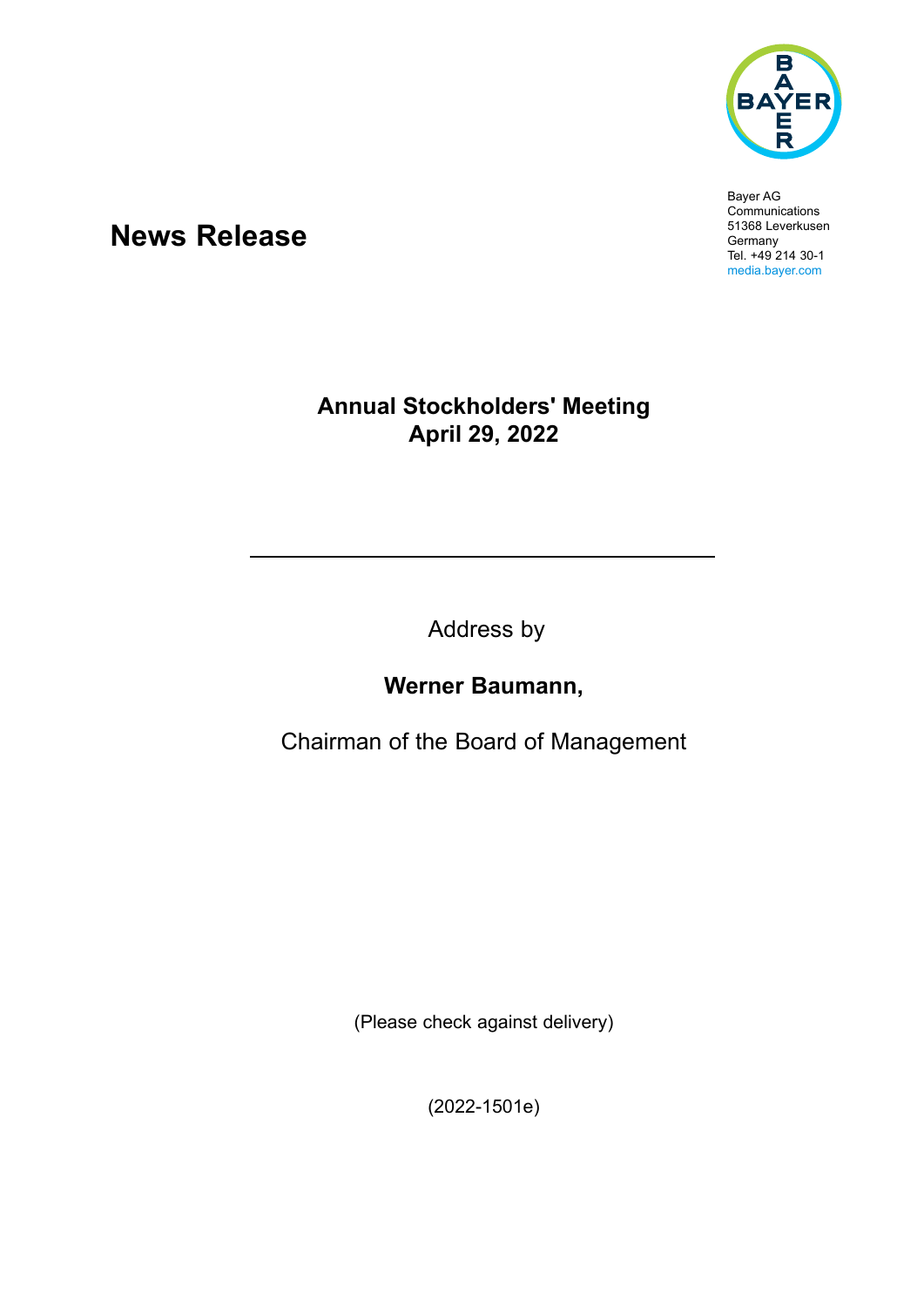Ladies and gentlemen, dear shareholders,

Also from my side, a warm welcome to our Annual General Meeting.

Not far from our headquarters here in Leverkusen lies a place we have used for many years to host conferences. I've been there countless times myself. As we speak, that place has become a new home to about 30 Ukrainians. Mothers with their children and also older people are recovering there after fleeing their homeland. They are receiving help. They are able to regain their strength – maybe even a little bit of hope.

One of them is Natalia, who fled her home near Kyiv with her 6-year-old son and her 11-month-old daughter. Her husband is one of our Ukrainian colleagues. He is still on the ground waiting to be called up to the war, but Natalia and the children are now safe. Here you can see Natalia on the plane fleeing with her baby.

I have been greatly moved by their plight and many others these days. I am very grateful to the numerous colleagues at Bayer for once again helping out and providing support in an emergency situation with tremendous dedication.

The images of refugee families also represent the new reality we are now facing. Bayer stands with the people of Ukraine. They are fighting for the values of freedom, democracy and human dignity that have been so overwhelmingly attacked by Russian leadership. These values are also my and our values!

That's why we are supporting aid organizations with money and relief supplies. Our employees alone have donated more than one million euros – the largest donation received by the German Red Cross from a company's workforce in recent years. We are helping refugees in Poland and other countries. We are also supporting the work of journalists in Ukraine.

In this situation, the systemic relevance of our products and expertise has once again become clear. At the request of the Ukrainian government, we have donated both medical and seed products. We have delivered antibiotics for 27,000 patients in Ukraine. In these days, we are providing more than 1,000 smallholder farmers in Ukraine with 41,000 bags of corn seed free of charge, which will hopefully contribute about 180,000 metric tons to the corn harvest.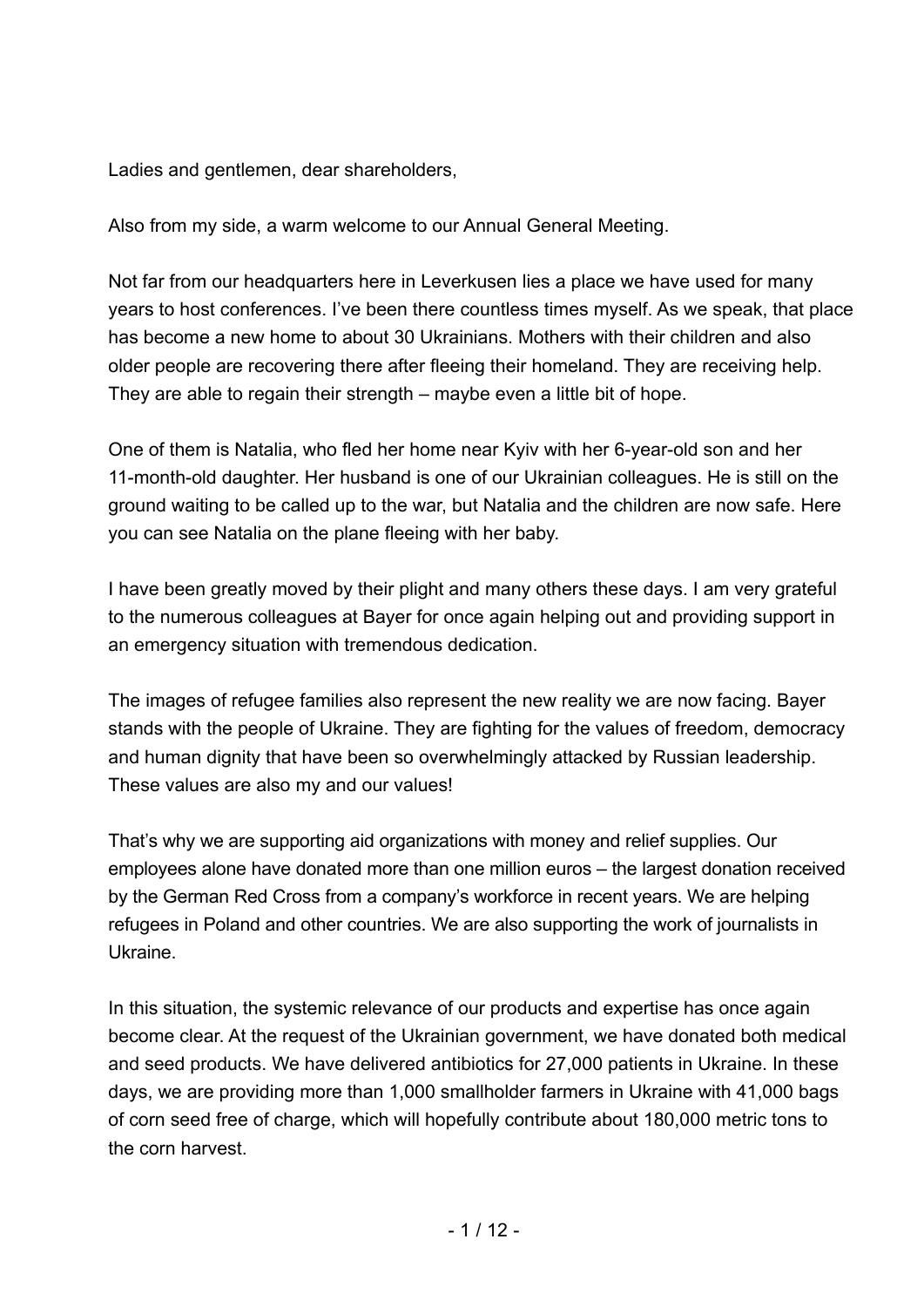A lot depends on Ukrainian agriculture. That's because this war in the breadbasket of Europe is exacerbating an already tense situation in the global food supply. Normally, Ukraine and Russia account for more than one-third of the world's wheat production. Normally, the World Food Program of the United Nations procures from Ukraine about half of the food it distributes to the world's poorest people.

It is already clear that this war will also impact countless victims outside the battle zones. Food security is under massive threat in many countries, especially in the Arab world and in large parts of Africa. In many countries, food is becoming much more expensive. We are already seeing that today. But the situation is even worse in countries where people literally can no longer afford their daily bread if prices double! Many people were already spending much of their income simply to survive.

David Beasley, the Executive Director of the World Food Program, describes the effects of the war on the global food supply as a "catastrophe". He expects a "global impact beyond anything we have seen since World War II". Even before the war, 280 million people were already threatened by hunger. This figure could now increase dramatically.

As a leading agriculture company worldwide, we bear a special responsibility here that we want to live up to. In the middle of a food supply crisis, our work for farmers worldwide becomes even more important. The planting and protection of crops is of crucial societal importance in these times – and increasing agricultural productivity has turned into an overarching societal priority.

We firstly play an important role in securing the short-term supply of food in the affected regions. Around half of Kenya's cereal harvest is secured with Bayer products, to name just one example. Secondly, we focus on maintaining global agricultural supply chains. And thirdly, we are supporting the extremely critical role that smallholder farmers play in feeding the world. In many developing countries, they account for about 80 percent of all available food products. Since 2019, part of our sustainability strategy has explicitly focused on that customer group, and we now reach 50 million smallholders worldwide.

In the long term, we need more innovation in farming to satisfy the significant demand for both productivity and sustainability. After all, it's not a question of either/or – we need both. Crops such as our short-stature corn are much better at withstanding climate change. They will help to ensure the food supply for millions of people even under adverse conditions.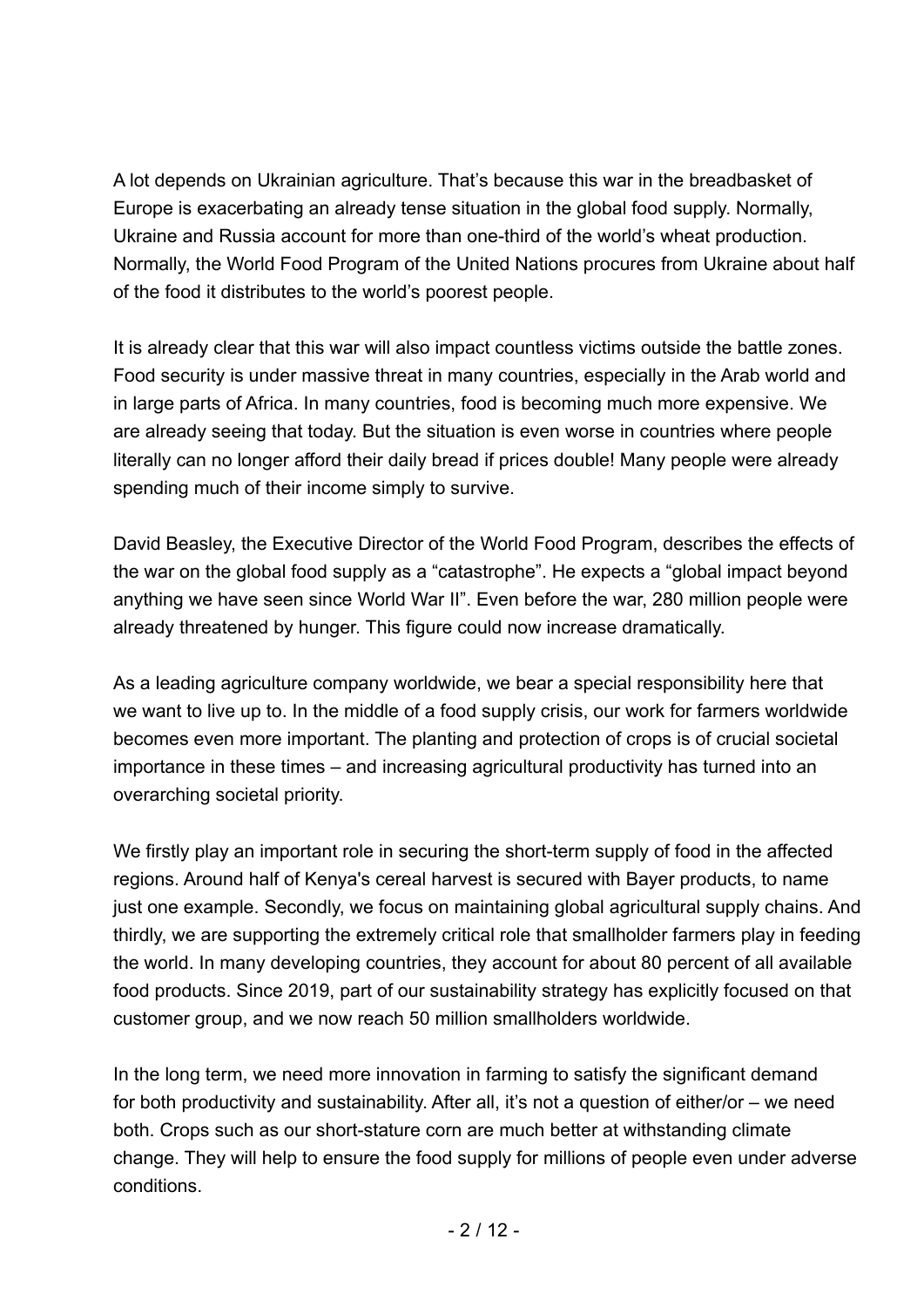The same applies to fertilizer. Today agriculture requires nitrogen fertilizer, but in the future things must change. This is an ecological imperative, as artificial fertilizer is responsible for about 4 percent of global greenhouse gas emissions. And now it is also a geopolitical imperative, because global fertilizer production is heavily dependent on Russia. We need biological alternatives to artificial fertilizer. Bayer has already invested in several promising approaches in which natural microbes supply plants with nitrogen. We will now accelerate the research and development of these biological processes. This is one reason for the strategic partnership with Ginkgo Bioworks, one of the pioneers in the global biotech sphere, that we announced a week ago.

What applies to fertilizer is also true for energy production as a whole. We have to end our dependency on fossil fuels. Bayer has been taking that approach for a long time. Since 2004, we have gradually and resolutely divested ourselves of our energy-intensive chemical businesses and have established leading businesses in the core areas of health and nutrition. Our company's production network is now well on track to becoming carbon-neutral by 2030. Last year, we concluded agreements to purchase some 600,000 megawatt hours of electricity produced from renewable energy sources and thus procure about 25 percent of our energy renewably.

We believe the strategic alignment of our company has proven to be the right one. That is also true when it comes to our societal relevance. During the acute health emergency of the past two years, we have helped to fight the pandemic. And now as well, people will be able to count on Bayer to support the global food supply. We are guided by our vision "Health for all, hunger for none." And we have still been able to successfully manage our business under these difficult conditions as well.

Of course, we too have reacted to the war waged by the Russian leadership: We stopped all spending in Russia that was not directly related to our indispensable products. We have stopped advertising. We have stopped investments. At the same time, we feel an ethical obligation to the civilian population. This senseless war has already cost too many lives. Depriving a cancer patient in St. Petersburg of vital medicines would ultimately mean accepting the death of more civilians. This would not help anyone.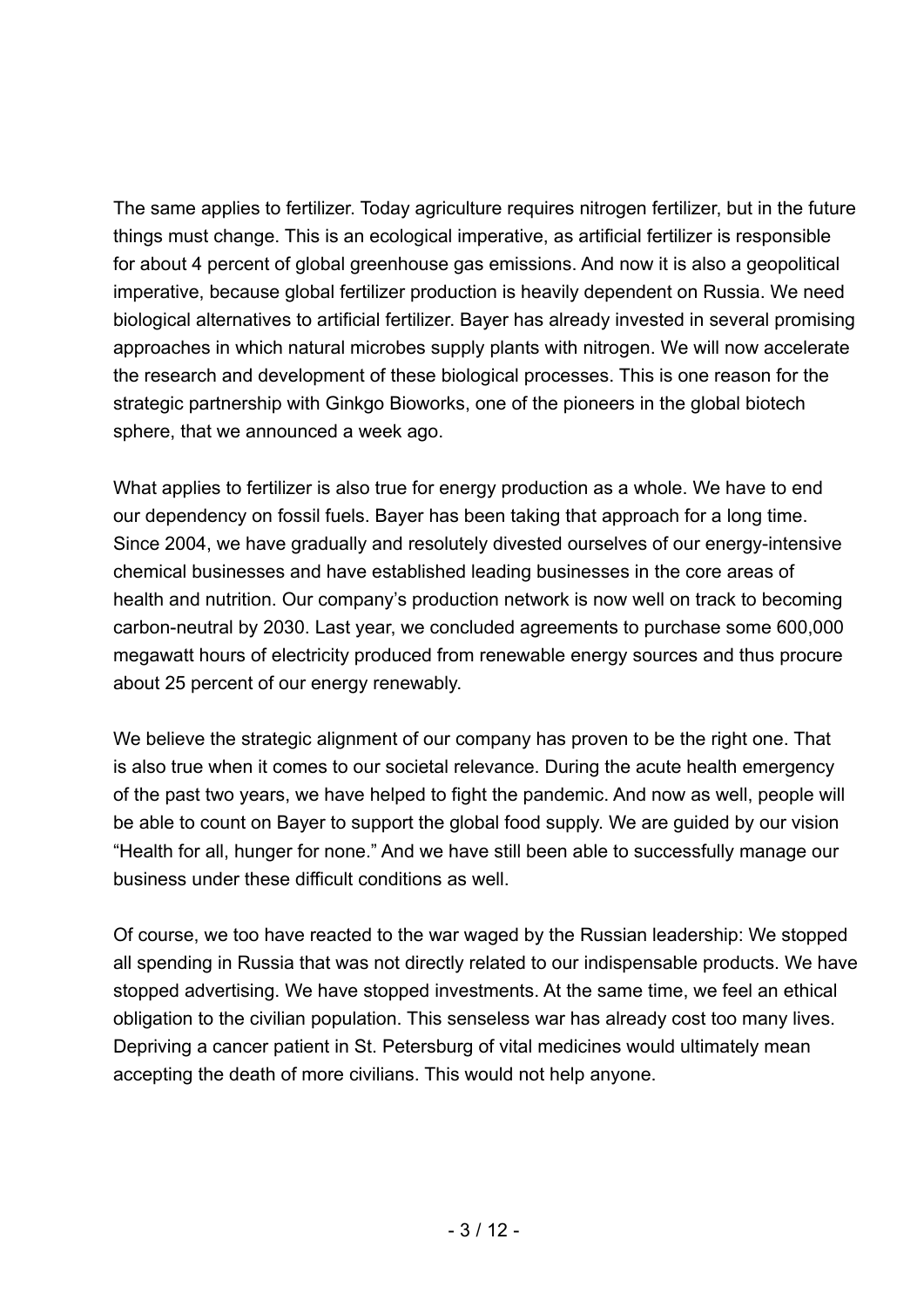Ladies and Gentlemen,

that is our position in these difficult times. Now especially, we are needed because our products cover the basic health and nutrition needs of millions of people around the world. And you can count on us in tough times.

That was also the case last year, which is the period that an Annual Stockholders' Meeting looks back on. I will therefore now reflect on 2021 before we focus on the future together. I would like to talk about a few milestones that we at Bayer have reached since the previous Annual Stockholders' Meeting. In doing so, I will take a look at both the specific numbers and the people who made them possible.

This is why I would like to start by saying a particular word of thanks to our employees around the world. They are the ones who achieved and enabled everything I'm about to report. They did so with the tremendous passion and motivation that make our Team Bayer what it is. And they did so often in difficult professional and private circumstances over the course of the pandemic. On behalf of the entire Board of Management – and I am sure on your behalf as well, ladies and gentlemen – I would like to sincerely thank our employees for this.

2021 was a very good year for Bayer. We achieved significant growth. We successfully launched new products in the market. We strengthened our innovation pipeline. We made progress in sustainability. That's why our headline for the past business year reads: Bayer is on the right track.

While our company's sales increased by about 9 percent last year, our greenhouse gas emissions fell by more than 11 percent. In other words, we decoupled growth from carbon dioxide emissions. Here as well, we are combining productivity and sustainability. That is a groundbreaking step.

We raised our outlook for 2021 twice during the course of the year. And ultimately, we not only met but exceeded the upgraded forecast. That applies in particular to our sales figure of more than 44 billion euros, but also to our clean EBITDA of more than 11 billion euros and core earnings per share of 6.51 euros.

Together with the Supervisory Board, we are therefore proposing to today's Annual Stockholders' Meeting the payment of a dividend of 2.00 euros. This means we are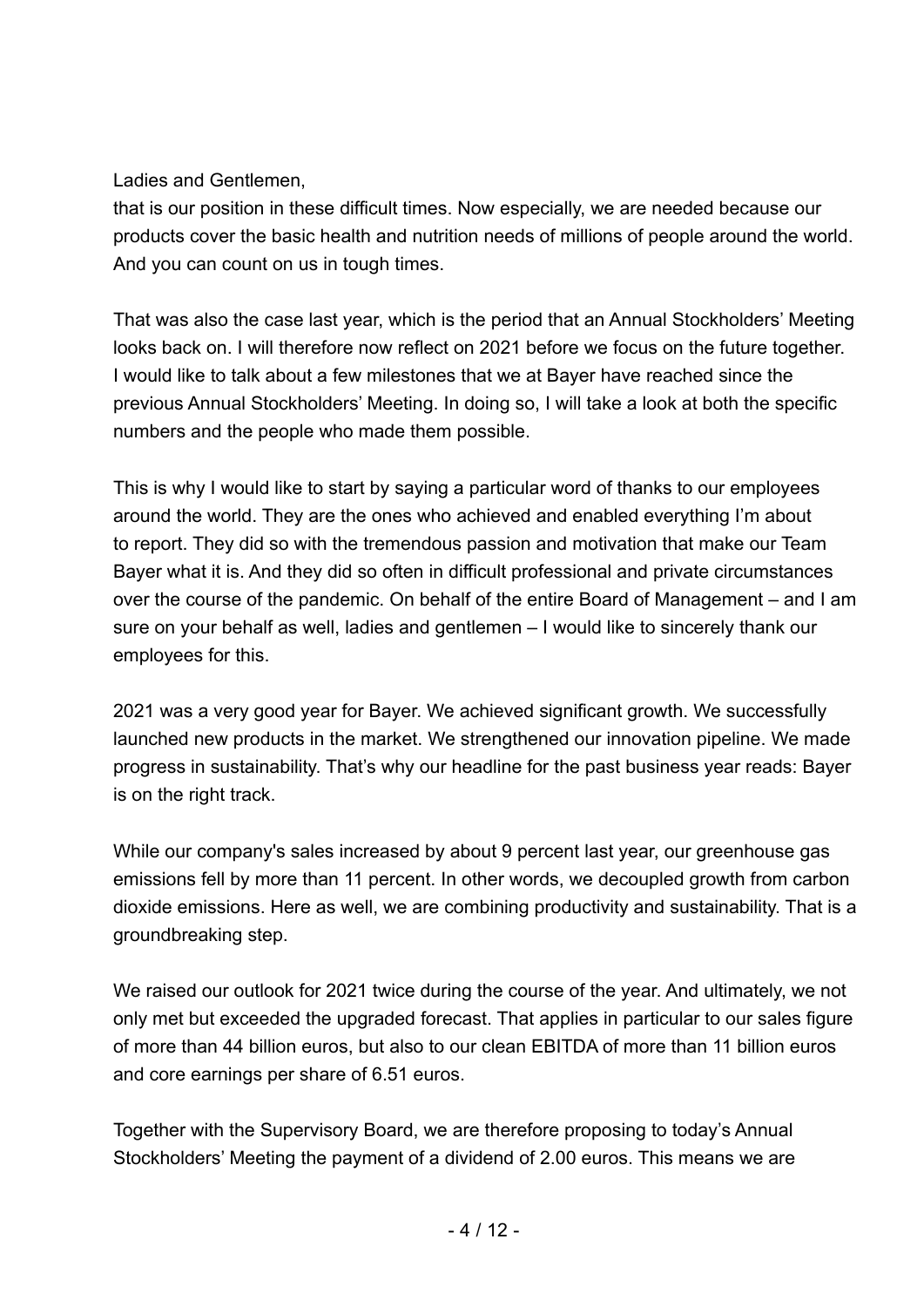maintaining our dividend policy of distributing 30 to 40 percent of core earnings per share. As was the case last year, we are at the lower end of that corridor. That's because besides allowing our stockholders to share in our company's success, we want to continue consistently investing in growth and reducing our debt.

All three divisions posted dynamic growth in 2021 that outperformed their respective markets. That testifies to an outstanding performance by our team. I'd now like to take a slightly closer look at what we achieved.

In our agriculture business, we posted double-digit sales growth in 2021. In corn and soybean seeds, we registered substantial growth especially in North and Latin America. Our herbicides business also expanded considerably. Here, we benefited from the positive trends in the agricultural markets, where we more than offset higher costs and negative currency effects of 387 million euros. EBITDA before special items advanced by more than 3 percent overall to 4.7 billion euros.

These numbers were made possible by the tireless efforts of our employees to support farmers all over the world. In this connection, we also rely on collaborations with strong partners like Microsoft. And we are systematically investing in research and development – indeed, about twice as much as our most significant competitors.

In 2021, for example, that enabled us to launch the first relevant RNAi-based product for the agricultural market. This technology was awarded the Nobel Prize in Medicine in 2006. We are using it to control the so-called "billion dollar bug" – what experts call the western corn rootworm – which causes an estimated one billion dollars in harvest losses and other costs each year in the United States alone. Thanks to our new products, corn farmers now have important tools at their disposal to control this insect pest. At the same time, RNAi technology offers tremendous opportunities for sustainable farming – for example with climate-resistant plants.

Our carbon initiative addresses another issue of outstanding importance. The Intergovernmental Panel on Climate Change (IPCC) recently reiterated how the agriculture sector can help to fight climate change. One of the main factors is sustainable farming practices to capture carbon in the soil. That's exactly what we are doing when we specifically support farmers in operating sustainably. More than 2,600 farmers in ten countries participate in our program. So far, they have captured over 500,000 metric tons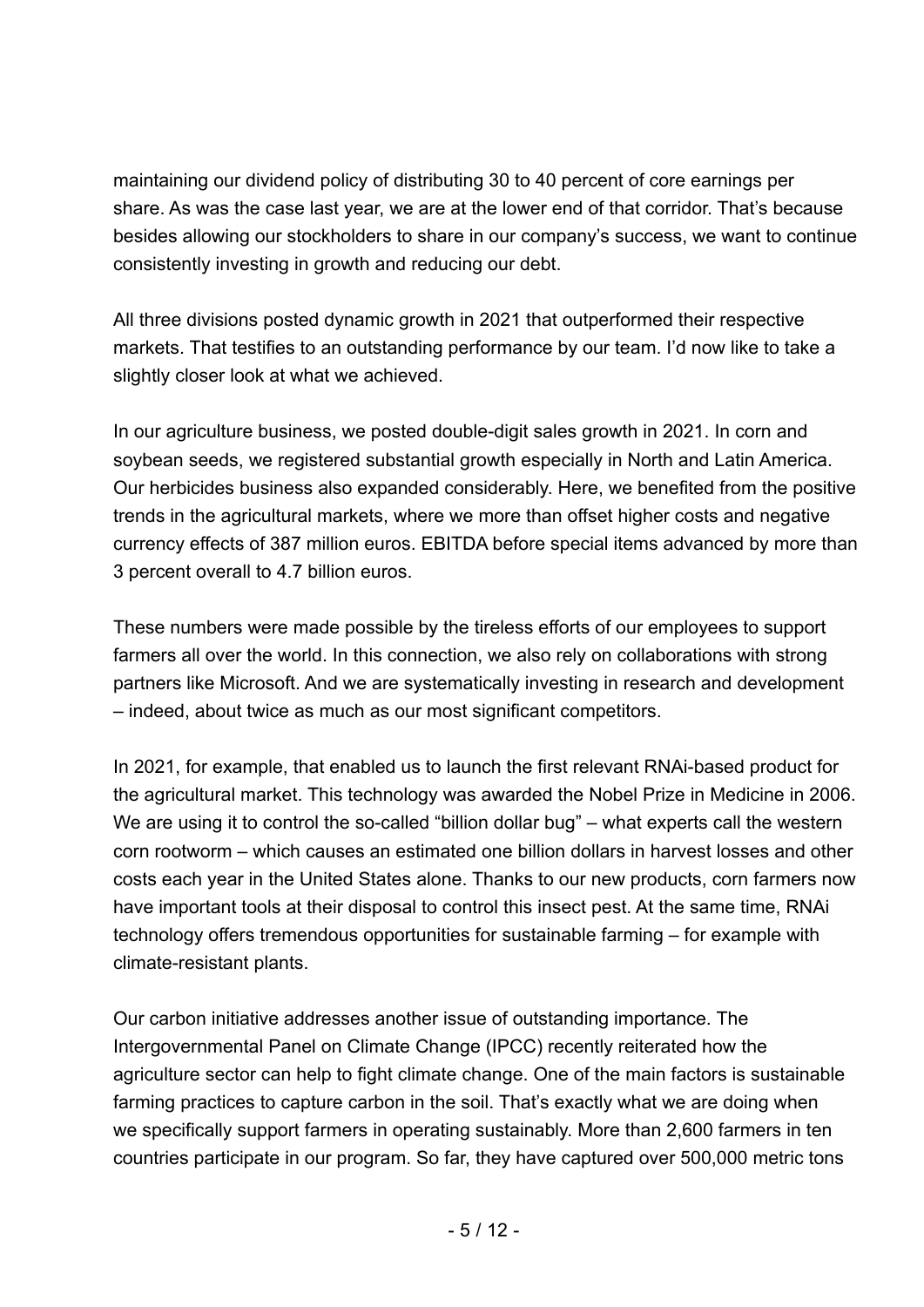of carbon from the atmosphere in their soil over a one-and-a-half-year period. This means that during this period, we have achieved a positive climate impact on these farmlands equivalent to 30 million trees in the same amount of time. We will significantly expand this leading carbon initiative in the coming years.

We are also seeing encouraging steps regarding the glyphosate litigation in the United States. The U.S. Supreme Court showed interest in the Hardeman case by inviting the Solicitor General, representing the U.S. Government, to file a brief in this case. Moreover, we have won two consecutive jury trials in California. We are continuing to execute our five-point plan and we are prepared for any outcome at the Supreme Court.

Regarding the PCB water litigation, the U.S. District Court for the Central District of California recently granted preliminary approval of the settlement agreements we announced with the class of municipal entities in June 2020. Additionally, we have also reached agreements to resolve cases with the Attorneys General of several US states. While we have resolved these PCB cases, there are trials scheduled in the upcoming weeks both in personal injury and environmental cases, including one involving the state of Oregon.

That brings us to our Pharmaceuticals business. In 2021 we saw the easing of many COVID restrictions for patients, which had an impact on areas such as ophthalmology, radiology or women's healthcare. Overall, our sales rose by a substantial 7.4 percent. Our blockbuster drug Eylea™ registered tremendous growth, with sales advancing by 19 percent year on year, and new market share gains. Our best-selling drug product, Xarelto™, also posted significant growth of 6 percent.

EBITDA before special items at Pharmaceuticals came in slightly below the prior-year level at 5.8 billion euros. This somewhat lower earnings figure was mainly attributable to expenses for the market launch of new products and significant expenditures for the division's research and development activities.

We introduced new pharmaceutical products to the market in 2021 that we believe have peak annual sales potential totaling more than 5 billion euros. They include Kerendia™, the first treatment of its kind for patients with chronic kidney disease and type 2 diabetes. We received approval for this product in the fall of 2021 in the United States and in February 2022 in Europe. Our new cancer drug Nubeqa™ also posted outstanding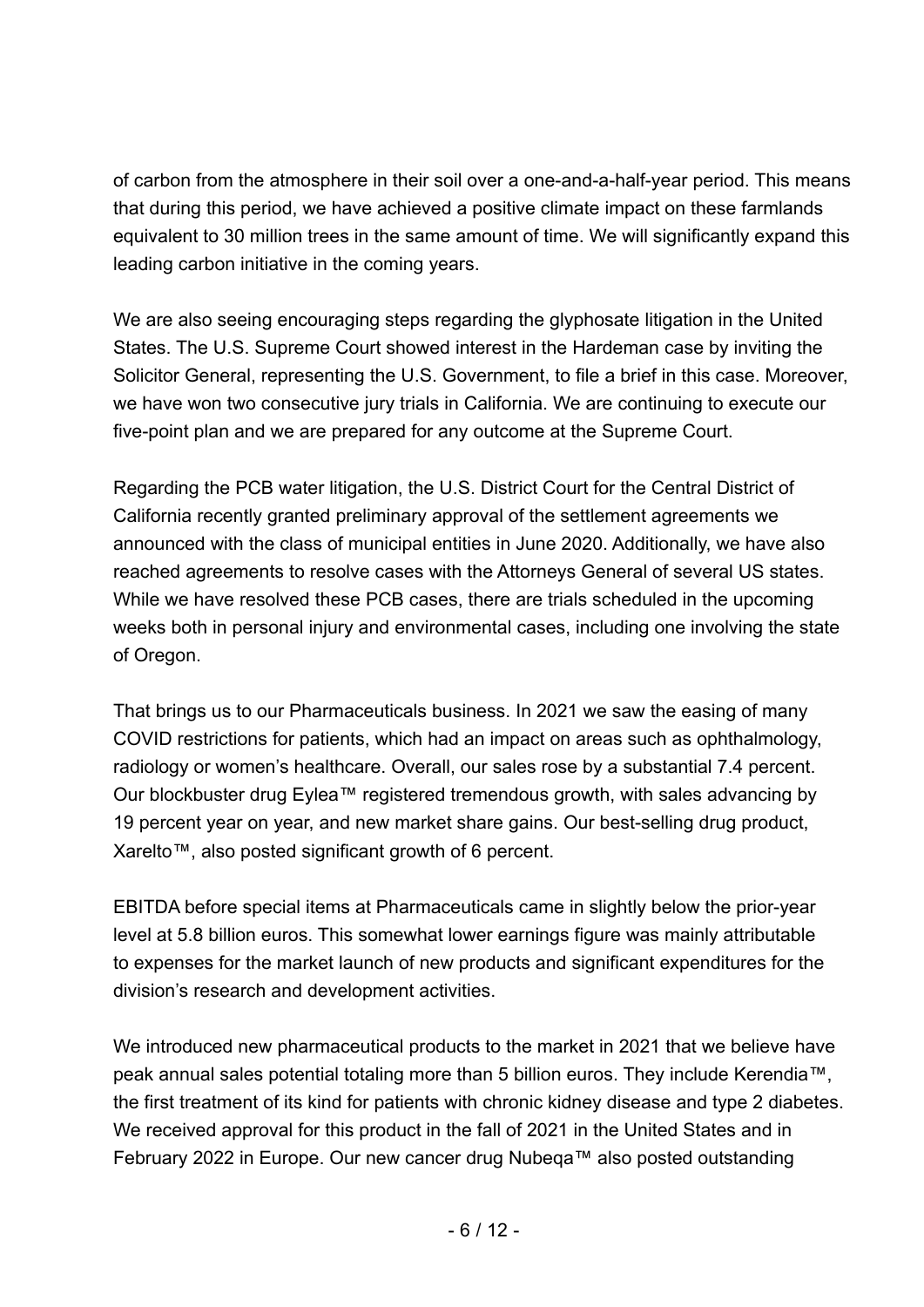performance in 2021. Thanks to the positive results of the ARASENS trial at the beginning of this year, we now believe Nubeqa™ has peak annual sales potential of more than 3 billion euros.

At the same time, we have been systematically implementing the transformation of our innovation model at Pharmaceuticals. We have concluded more than two dozen external alliances and acquisitions. We have assembled an industry-leading cell and gene therapy platform. We are conducting research into completely novel therapies for several diseases. In the United States and Canada, two different Phase I clinical trials are currently under way with Parkinson's patients, one involving a completely new cell therapy and the other a completely new gene therapy.

We have once again added key building blocks in the transformation of our pharmaceuticals business in recent months, including the acquisition of Vividion Therapeutics. In chemical active substance research, this enables us to identify previously unknown compounds in difficult-to-address target proteins. Another crucial building block is the strategic partnership concluded with Mammoth Biosciences at the beginning of this year. This partnership gives us access to novel gene editing technologies.

In addition, we can report good recent news from our clinical development. A Phase IIb trial with asundexian, a potential new anticoagulant, has delivered positive results. Depending on the evaluation of the data, the pivotal Phase III trial with asundexian could begin by the end of this year already. All of this shows that our Pharmaceuticals business is well-positioned for the future.

We also saw significant progress at Consumer Health in 2021 and, in particular, an outstanding business performance. Sales of that division improved by 6.5 percent, with broad growth across all regions. The margin increased for the third consecutive year. Consumer Health is thus maintaining its momentum. EBITDA before special items in 2021 was 1.2 billion euros, up a substantial 6.8 percent from the prior year. We succeeded in more than offsetting the inflation-driven increase in costs as well as negative currency effects.

The success of our colleagues at Consumer Health is related to our well-known global brands – and their innovative improvement, like the launch of Bepanthen Derma™ last year. This success is also based on the high relevance of our preventive health care products.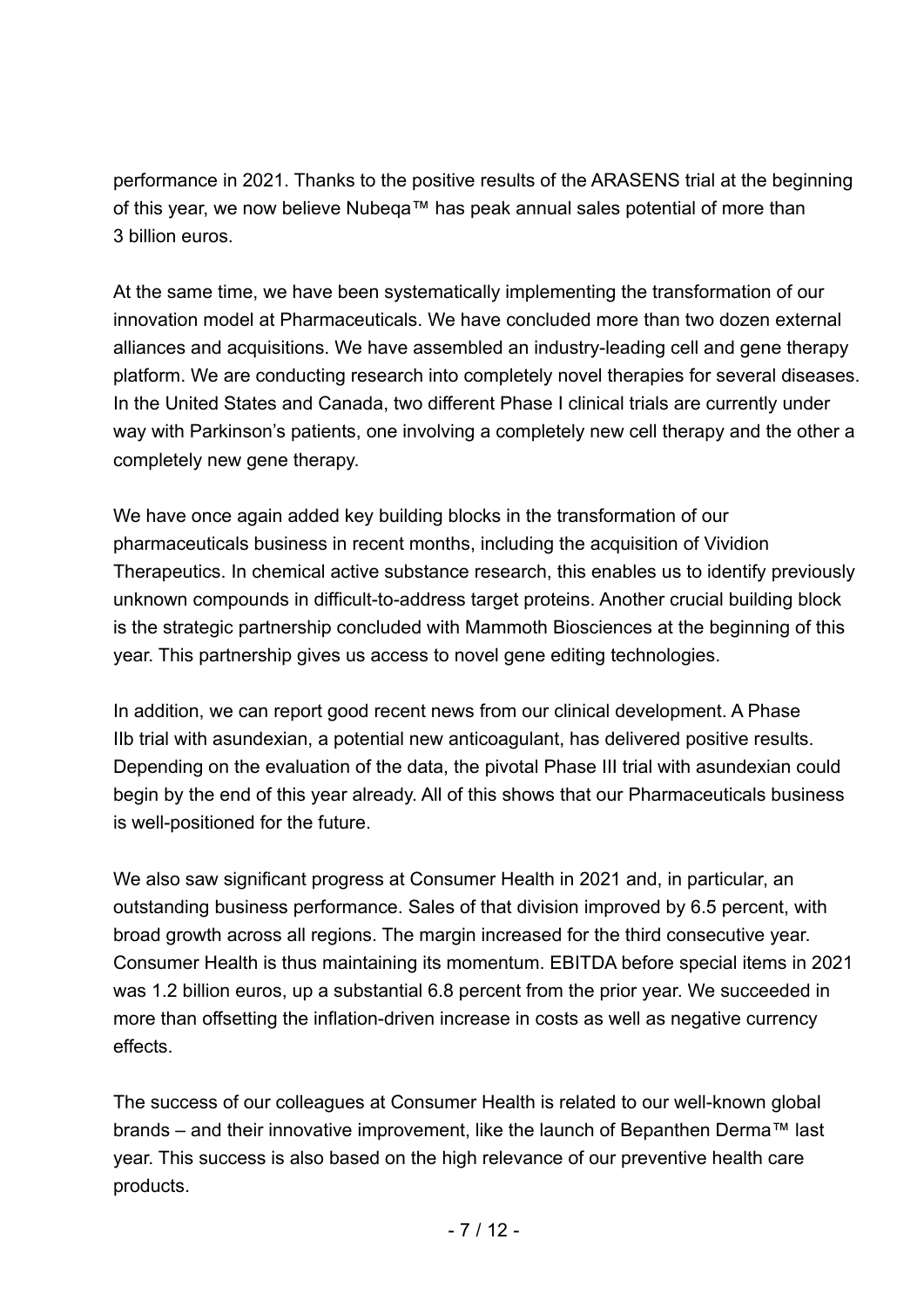Studies show that around 70 percent of consumers are focusing more closely on their daily health as a result of the pandemic. This trend is also reflected in the performance of our nutritional supplements, such as the One-A-Day™ and Redoxon™ brands. This category posted impressive growth of 12 percent in 2021, building on what were already strong double-digit gains in 2020.

Digital technologies are another driver to better serve our customers. More and more people are turning to digital solutions to understand and improve their own health. In Germany alone, at least two-thirds of people look to their cell phones as the first source of information about their own health.

That's why we are investing in digital solutions. Through our partnerships with the Berlin-based company Ada Health or with the U.S. company Care/of, we offer people personalized information and recommendations for their own health. This happens with the help of artificial intelligence and based on medical expertise. The pandemic has shown all of us how important health is. With these new possibilities, we help people take their health into their own hands.

So, what does all this mean for Bayer as a whole? And what does it mean in particular for you, our stockholders? We achieved a lot in 2021. As you have seen, there is a lot of good news to report as regards our operational performance, innovation power and sustainability. It is also clear, however, that we cannot be satisfied with the performance of our share price in 2021.

Nonetheless, the situation has improved in recent months. Since the beginning of the year, the price of our shares has increased by more than 30 percent! That is by far the best performance among DAX and EuroStoxx 50 companies during this period! We aim to maintain that trend. We will continue working hard to support the further recovery of our share price with good results and by reliably achieving our targets.

Bayer is on the right track. That is not just our opinion.

Major analyst firms have raised their price targets for our stock. The vast majority of our analysts recommend buying the share.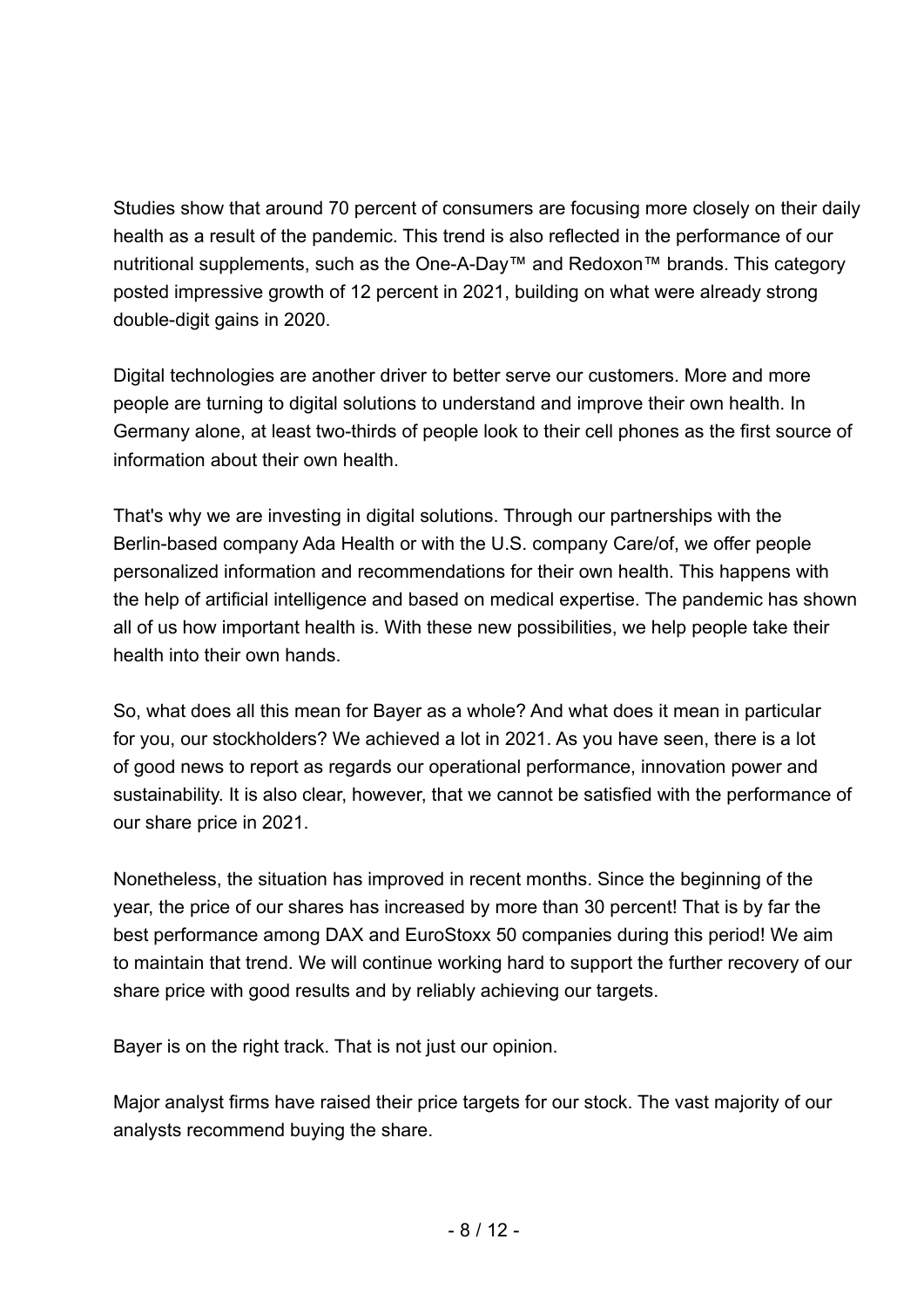In March, the "CA 100+" investor initiative published a comprehensive study on how the world's largest 166 companies are reducing their  $CO<sub>2</sub>$  emissions. Bayer received the highest rating in seven out of ten categories – more than any other company surveyed.

Ladies and gentlemen,

We are optimistic about the future. And we are investing in the future. We spent 5.4 billion euros on research and development in 2021 – more than ever before.

On top of that we see the remarkable success story of Leaps by Bayer: we founded that unit in 2015 in order to consciously focus on technologies with the potential to make truly fundamental progress in people's lives. Over the past seven years, Leaps has invested more than 1.3 billion in some 50 biotech firms. In addition to the scientific progress, we have also successfully integrated the first companies into our core business, thus providing new impetus for Bayer's business development.

All companies in the Leaps portfolio are working on the truly vital issues in health care and agriculture. You may be asking yourself: what exactly does that mean?

Well, there is a startup in Cambridge on the U.S. east coast, for example, that is working on the automatic manufacture of personalized cell therapies. Maybe one day, it may be possible for each patient to receive individualized, customized treatment.

Another startup in Silicon Valley on the U.S. west coast is working on microbes for plant seeds. Maybe one day, it may be possible in this way to reduce artificial fertilizer use worldwide by up to 30 percent. That would ease the burden on the climate to the same degree as taking all cars in Germany, France, Italy, England and Spain off the streets.

A startup in Tel Aviv, Israel, is working on proteins against food allergies. Maybe one day, it may be possible to produce food in such a way that no one ever has to suffer an allergic reaction to it.

Over the next three years, Leaps by Bayer will invest a further 1.3 billion euros in such visionary research. That makes Leaps an integral component of our innovation strategy. As a life science company, Bayer endeavors to leverage the tremendous opportunities presented by the Bio Revolution, which are made possible by the cutting-edge technologies in the digital age. We are doing this so that we can keep growing and outperforming in the future.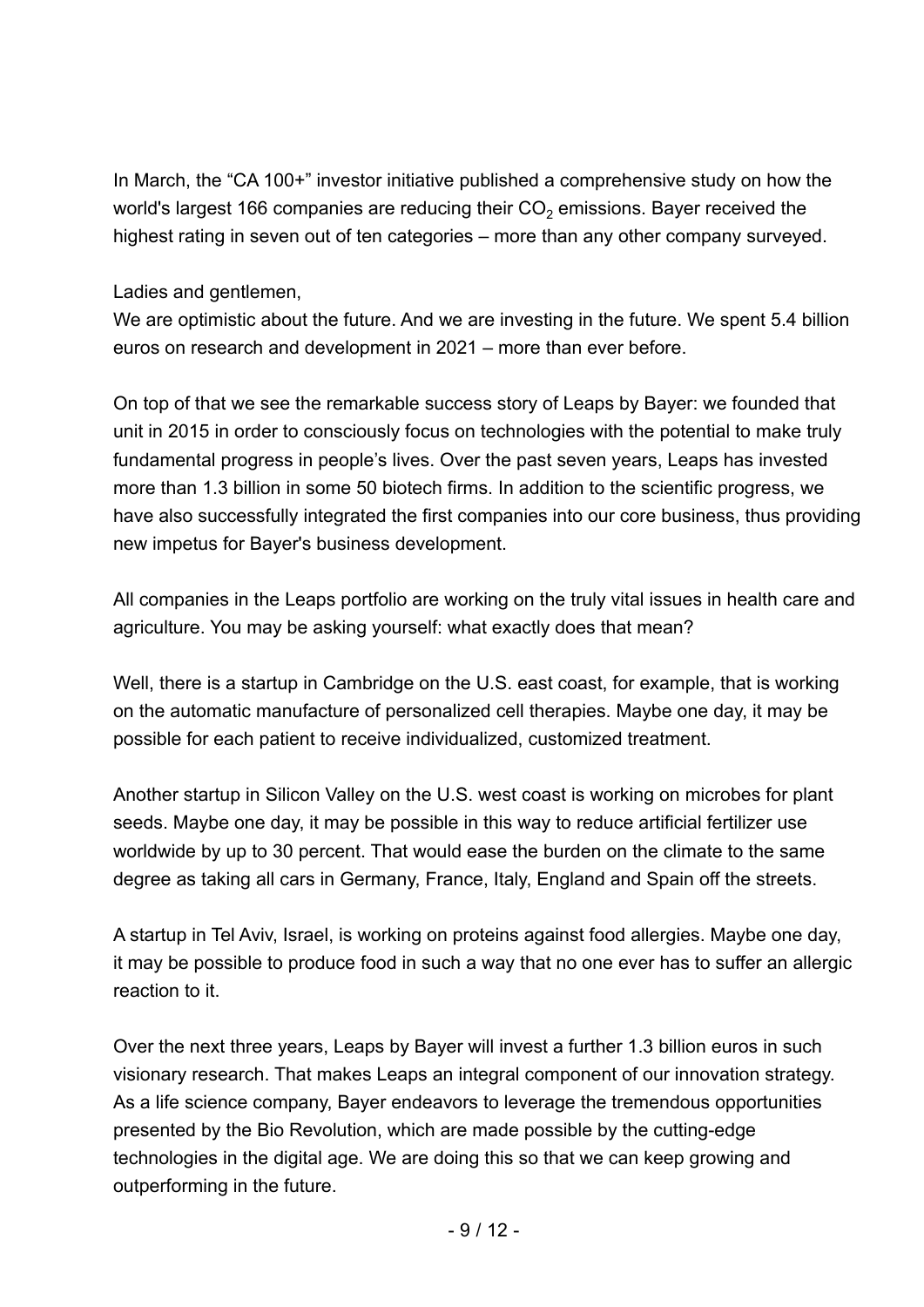Of course, that is also associated with uncertainties and requires perseverance. It is our alignment in three specific businesses that makes this perseverance possible – and the progress is clear to see: at the end of this year, we expect to receive the results of the first Phase I trial for Parkinson's disease. Next year we plan to launch our short-stature corn in North America, and the first field trials with organic fertilizer will also be possible then, too. We are determined to make our mark on the 2020s – at the technological threshold of a new era.

Also for the future, we are clearly committed to Germany as a base of operations. We have agreed on that with the works council as part of a new concept for the future. Bayer is at home all around the world, but we also know where we come from. Thus, over the next three years, we will invest about one billion euros in our German pharmaceuticals production. Here in Leverkusen, we are spending about 300 million euros to build a new pharmaceutical production plant that will produce, for example, cancer drugs for the global market. This plant is scheduled for completion next year and will set completely new standards in digitalization and energy efficiency. We are very pleased to inaugurate this new lighthouse project of the pharmaceutical industry in the coming weeks.

Heike Hausfeld has already played an important role in the discussions for the new concept for the future. This week, she will take over as Chairwoman of the Central Works Council from Oliver Zühlke and she will also succeed him as Vice Chairwoman of the Supervisory Board. Dear Ms. Hausfeld, I wish you every success in your new tasks and I look forward to working with you in your new role! Of course, this also applies to all the newly elected members of the Supervisory Board.

Dear Mr. Zühlke, I would like to thank you for the many years of trust-based cooperation. We didn't agree on everything, of course, but our discussions were always characterized by mutual respect and the common goal of achieving the best result for our company. I wish you all the best, and a happy and healthy future.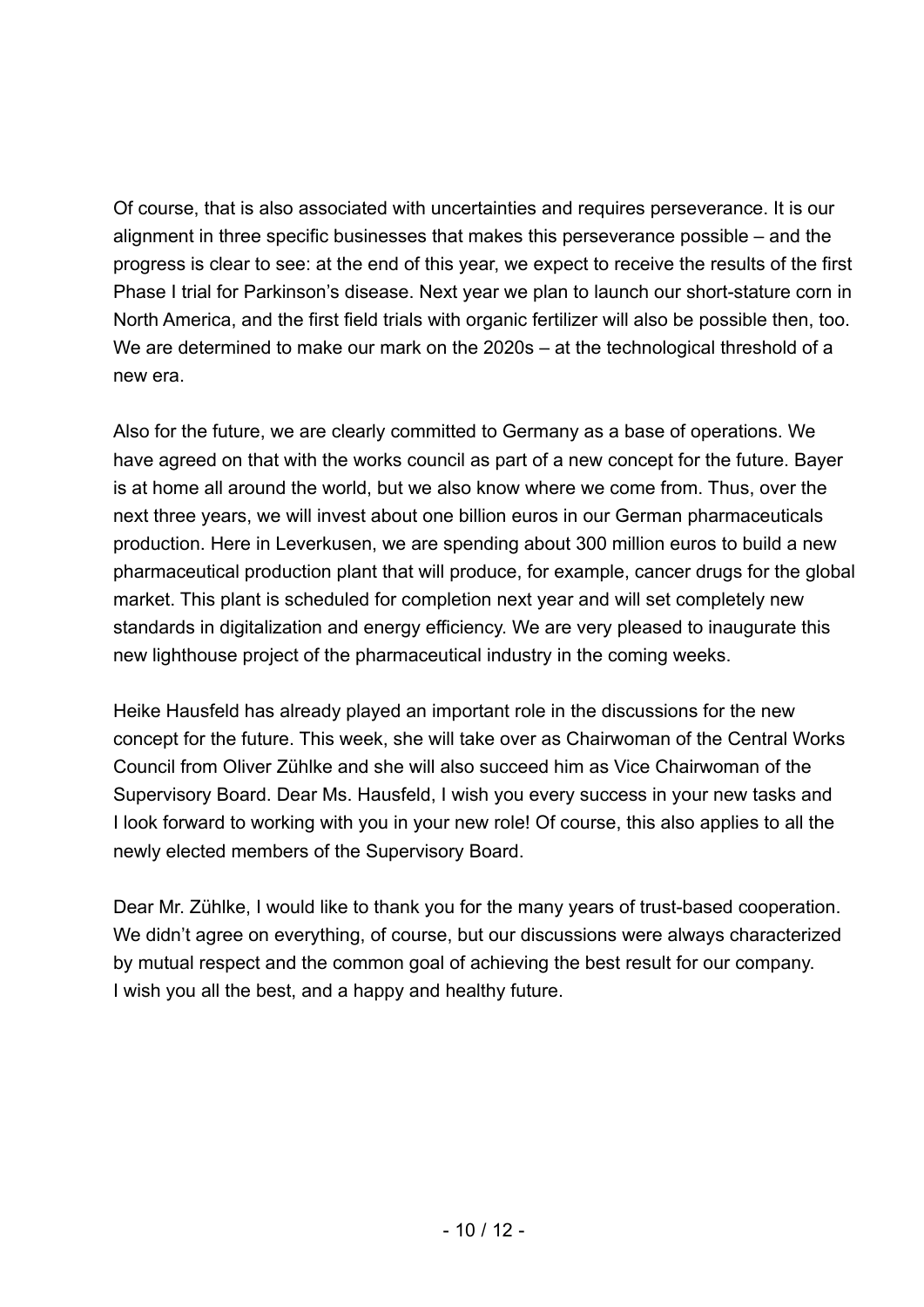Ladies and gentlemen, dear shareholders, Our stated goal now is to remain on course and to continue to deliver.

For the full year, we expect to maintain the good growth in our businesses and the positive performance. We published our guidance at the beginning of March, on a currencyadjusted basis to enhance the comparability of operational performance. We predict sales of about 46 billion euros. This would correspond to an increase of 5 percent. We expect the clean EBITDA margin to come in at approximately 26 percent and the earnings per share to increase to around 7 euros.

We will present the figures for the first quarter on May 10. Therefore, I can't give you any further details yet today. However, it is becoming evident that we have made a very successful start to the year despite all the uncertainties in the world. In the agriculture business, in particular, we see a much more positive market environment than in previous years.

The economic consequences of war and sanctions are not yet visible in the first quarter. With our consistent focus on health and nutrition, this crisis demands that we contribute to providing people with basic needs. We intend to live up to this responsibility – and even under these circumstances I am confident of a very successful fiscal year.

Despite all the suffering and consequences caused by the Russian war of aggression against Ukraine, there are also reasons for hope and optimism:

We see that the vast majority of states and societies around the world strongly condemn the war. Large parts of the world stand united alongside Ukraine.

We also see that the impact of the war on the world's food supply, just like the advancing climate change, is creating a new awareness. The ideological discussions are decreasing. There is a growing conviction that we need sustainable agriculture that at the same time produces more on the existing arable land.

The spirit of research and innovation will lead the way. This applies to the world of nutrition just as much as to the world of health. Here, with the mRNA vaccines against COVID-19, we have all recently experienced very tangibly how excellent research, societal progress and personal freedom are linked. Together with science, we have all successfully fought the pandemic – what an encouraging sign!